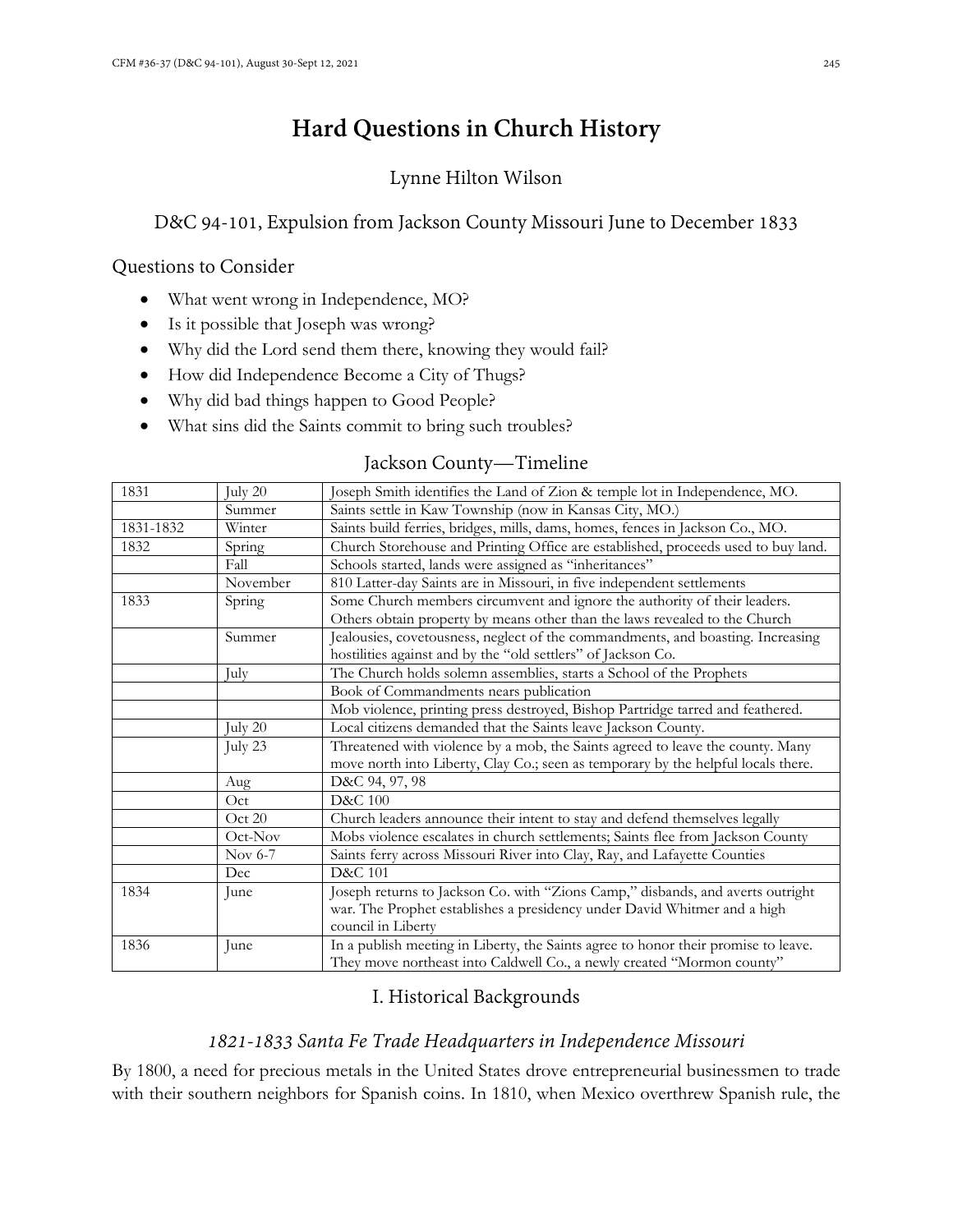new independent nation was even more willing to establish trade with the United States. It became a place for quick profit of gold and silver. Shortly after that time, the United States Congress was working through the "Missouri Compromise."

On August 10, 1821, Missouri became the 24th state, with the most western border in the union. Three weeks after statehood was achieved, on September 1, 1821, William Becknell from Missouri jumped at the opportunity and began a company called the "Santa Fe Trade." A few adventurous, money-hungry men and a few pack animals started the company. It became an overnight bonanza. One man profited 1,500 percent in five months. It provided a "get rich quick" scheme for everyone who could return alive. From 1827 to 1843, the Missouri-based venture brought the States \$3M worth of gold (T. Edgar Lyon, "Independence, Missouri, and the Mormons," BYU Studies, 1972, 13.2).

In 1827, the Santa Fe company chose Independence, MO as their headquarters. It was the last town on the western boarder of the United States, and had a natural landing where steam boats could dock. Several merchants opened shops to outfit the wagon trains heading west into Mexican lands. That same year, this lucrative town became the county seat. Independence boasted a high trade volume, constant flow of money, plenty of saloons, gambling, horse-racing, cock-fighting, and prostitution.

Between 1828 and 1830, a traveling minister described the town as "a godless place, filled with so many profane swearers . . . not manifest[ing] Christian living." He continued:

In this town, one soon learns not to make inquiry concerning the names nor home towns of this class of men. Apparently[,] they are hiding something of their past of which they are not proud, and are also afraid of detection. Christian Sabbath observance here appears to be unknown. It is a day for merchandising, jollity, drinking, gambling, and general anti-Christian conduct. When the Santa Fe wagon trains return here, or pass through on their way eastward, there is a multiplication of sin beyond the usual amount. . . . Gouging and more serious forms of violence are common. The sheriff has little support from the populace, except to prevent burglars breaking into the merchants' shops. He confided to me that the citizens do not care to have the lawless punished (ibid.).

This continued until the spring of 1833, when flooding washed out the landing in Independence. Another dock was found upstream and the Santa Fe Trade headquarters was moved to Westport, Missouri. The locals blamed Independence's economic recession on the "Mormonites."

### 1831 to 1833 Status of the Saints in Independence

In January of 1831, when Elder Oliver Cowdery and his four companions arrived to cross over the nation's western border to preach to the Native Americans (whom they called "Lamanites"), they were shocked to find such a lawless people living in the town known as Independence, Jackson County, Missouri.

When the Prophet Joseph Smith arrived in Independence six months later—in July 1831—he, too was struck by the ruffians and recorded:

Our reflections were many, coming as we had from a highly cultivated state of society in the east, and standing now upon the confines or western limits of the United States, and looking into the vast wilderness of those that sat in darkness; how natural it was to observe the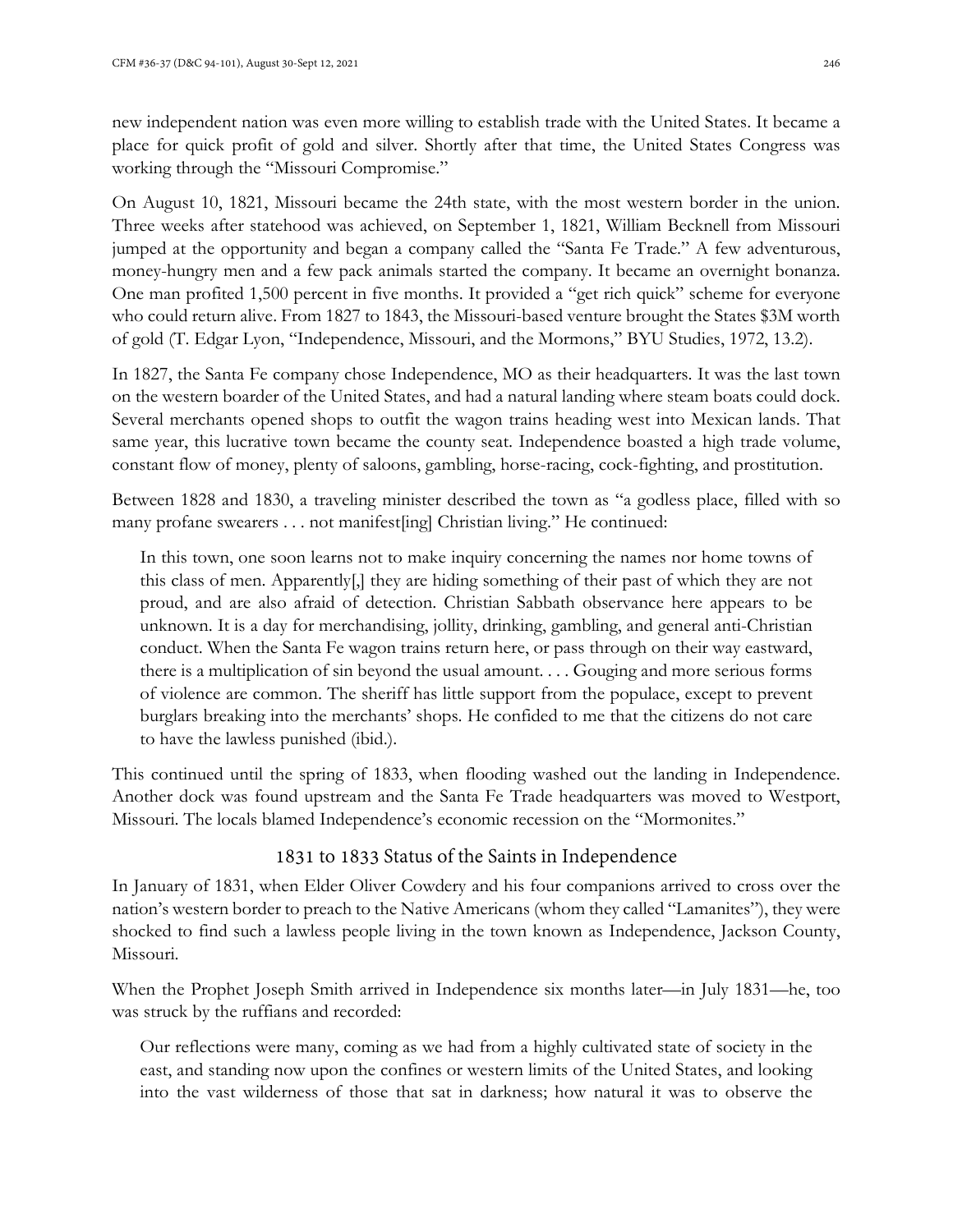degradation, leanness of intellect, ferocity, and jealousy of a people that were nearly a century behind the times, and to feel for those who roamed about without the benefit of civilization, refinement or religion (josephsmithpapers.org, "History, 1838–1856," ol. A-1, p. 127;)

But that did not seem to stop the Prophet from receiving revelation that this would be the center place of Zion, the future New Jerusalem, and where some understood the Savior would return and partake the sacrament with the ancient prophets (D&C 27:5-14; 45:66; 57:1-3).

On July 20, 1831, the Prophet Joseph and the small band of Saints may not have attracted too much attention as they gathered to consecrate the land of Zion and lay their foundational log. The same was true a few weeks later in August, when Sidney Ridgon dedicated the land for the temple site. But when the trickle of immigrants grew into a steady stream of hundreds, and even 1,000 in under two years, the locals grew leery.

# New Settlers Wanted to Change the Rules Permanently

Starting with the Colesville Saints' arrival in late July 1831 (fulfilling D&C 54), the Saints did not mix with the locals. Both groups' built houses, fenced their land, and began farming in the rich black soil. But the Saints stuck together, settled on the outskirts of town, traded goods amongst themselves, and worshiped together. They didn't visit the local saloons, social establishments, or invest in their trade associations. They started a separate free school for their children and, by June 1832, their own newspaper. Even more horrific in some eyes, the press also printed what the Saints referred to as new scripture or modern revelation. The news from that same press let everyone know that the "Mormonites" were there to stay—and that more were coming—but also that they wanted to change the town into a communal city of Zion. All these were cause of concerns for the old settlers (even though most of them had been there for under than a decade).

In the early summer of 1833, Parley P. Pratt began a weekly School of the Prophets in Jackson County, after the pattern that Joseph started in January of the same year in Ohio. The school was made up of about sixty priesthood holders who gathered outside and "prayed, preached and prophesied, and exercised [themselves] in the gifts of the Holy Spirit" (Pratt, Autobiography, 100).

Church leaders, including the Three Witnesses—David Whitmers, Oliver Cowdery, and Martin Harris—spoke freely of their experiences and proselyted in the community. This was offensive to the locals—even though the majority were not religious. Perhaps even more offensive, the Saints claimed that the city would be changed to become the City of Zion. On June 25, 1833, Joseph sent plans for the new city: one square mile, to be used in Independence.

### German Immigrants

Richard Bushman's 1960 article "Mormon Persecutions in Missouri, 1833" sheds some light on the religious persecution by comparing the Mormonite expulsion and the German immigrants' welcome:

In this very decade, German immigrants were pouring into Missouri fresh from struggles for political liberty in Europe. They explicitly opposed slavery and actively sought to sway public opinion in this direction. They were far more likely objects of suspicion than the latter-day saints and yet suffered no physical persecutions like the Germans. The saints were never guilty of tampering with slaves or importing free negroes but unlike the Germans, the Mormons expressly repudiated all abolitionist sentiments. If mere suspicion of interference with [black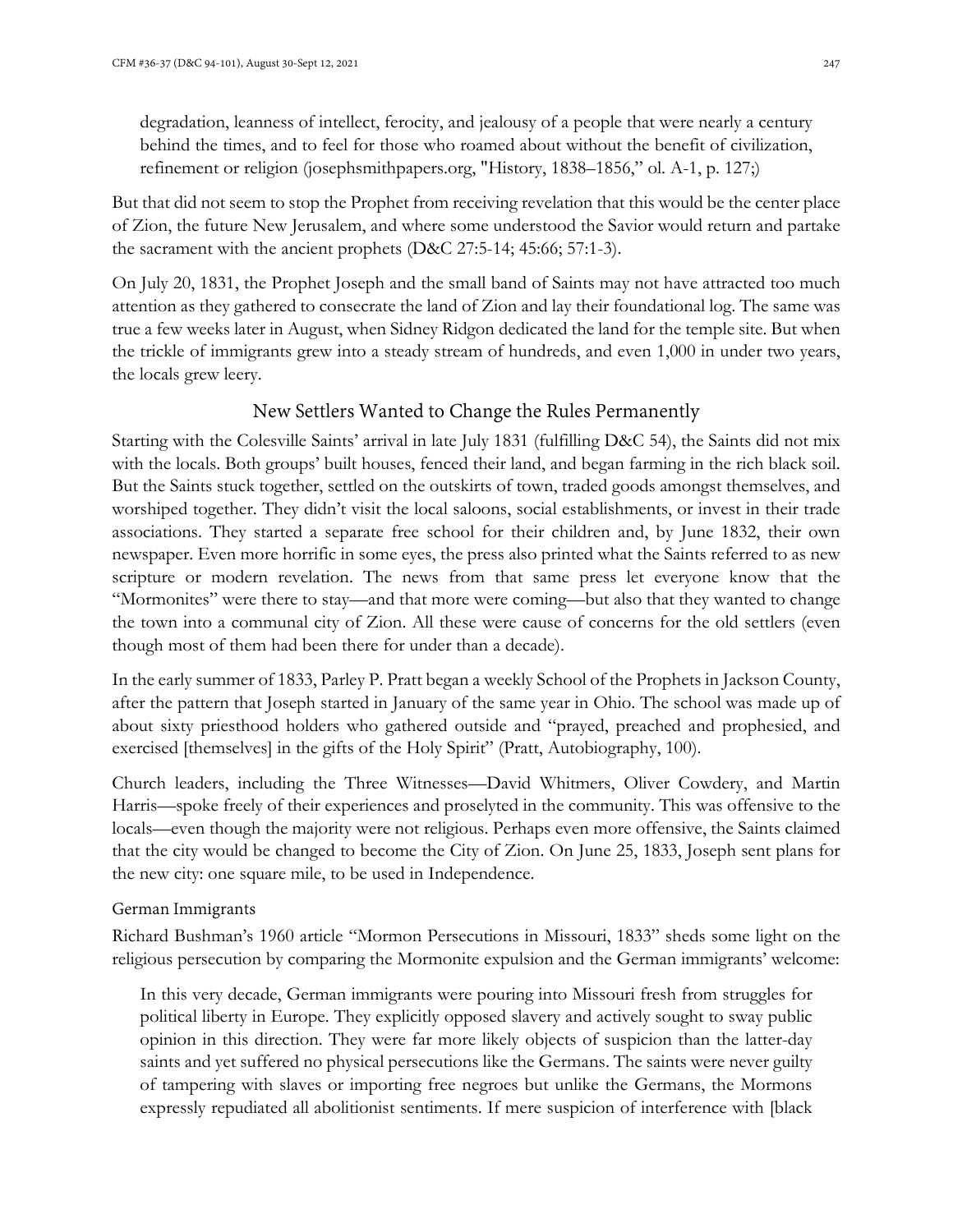Africans] aroused Missourians to violence the Germans should have been driven from the state before the Mormons (Richard L. Bushman, "Mormon Persecutions in Missouri, 1833," BYU Studies, Autumn 1960, 03.1, 11-20).

The German immigrants were as numerous and boldly opposed slavery. As abolitionists, they actively tried to sway public opinion. But the Saints had another more pressing cause. In addition to their respect for all people—including both African Americans and Native Americans—they had unusual religious views. Slavery was only a part of the problem. Religion lay at the core.

#### Religious Persecution

It was not just the size or numbers of "the Mormonite" immigration—it was their beliefs. The Saints shared openly their beliefs of a different Godhead, different scripture, different view of practicing enthusiastic spiritual gifts, and different view of Independence as a city of Zion for the Lord's Second Coming—just to name a few. Even though many of the locals were not religious people, they never attacked Baptist or Protestants. They saw the Saints, however, as aliens. Richard Bushman interpreted what "lay at the heart of gentile hatreds and fears" was the Missourians' "fear of religious aliens in power" (ibid. 10).

The Saints publicly preached the destruction of the wicked and other plagues of the last days that they could be spared if they repented. Their non-believing neighbors wrote that the Saints were fanatics or knaves to think they could perform miracles as the apostles did. Some considered the Saints' claims blasphemy. Joseph Smith's History likewise included that the mob was angered because the Saints "have wrought miracles have conversed with god and his angels and possess and exercise the gifts of divination and unknown tongues" (Joseph Smith, History of the Church, 1. 3978).

### A Newspaper Article Became the Last Straw

By July of 1833, the combination of the economic downturn (from the flooding of their landing along the Missouri river, and moving of the Santa Fe Trade Company) and the growing political imbalance, the locals were ready to resort to violence. Many had fought hard to establish a slave-state above the Mason-Dixon Line, and felt it was worth fighting to maintain it. The tenuous nature of maintaining their slave -state seemed at risk. If many more Mormonite Democrats arrived, they might have swung the Whig rule of their county.

In early July 1833, the final straw came in the form of a newspaper article published by W.W. Phelps in the *Evening and the Morning Star*: "So long as we have no special rule in the church as to people of color," he wrote vaguely, "let prudence guide." The article had the opposite reaction than he intended. It was interpreted by non-believing neighbors as an invitation to "free people of color" to come to Missouri which, would jeopardize their slave-statehood. In reality, Phelps intended caution by warning the saints who wanted to immigrate that members of African descent should think twice about coming to a place so prejudiced, where the African Americans were almost all slaves. The first volume of Saints explains that:

In writing this and other words of advice, he [W.W. Phelps] hoped that Jackson County residents would read the paper too and see that the Saints were law-abiding citizens whose beliefs posed no threat to them or the local economy. . . [Yet,] some people feared that if the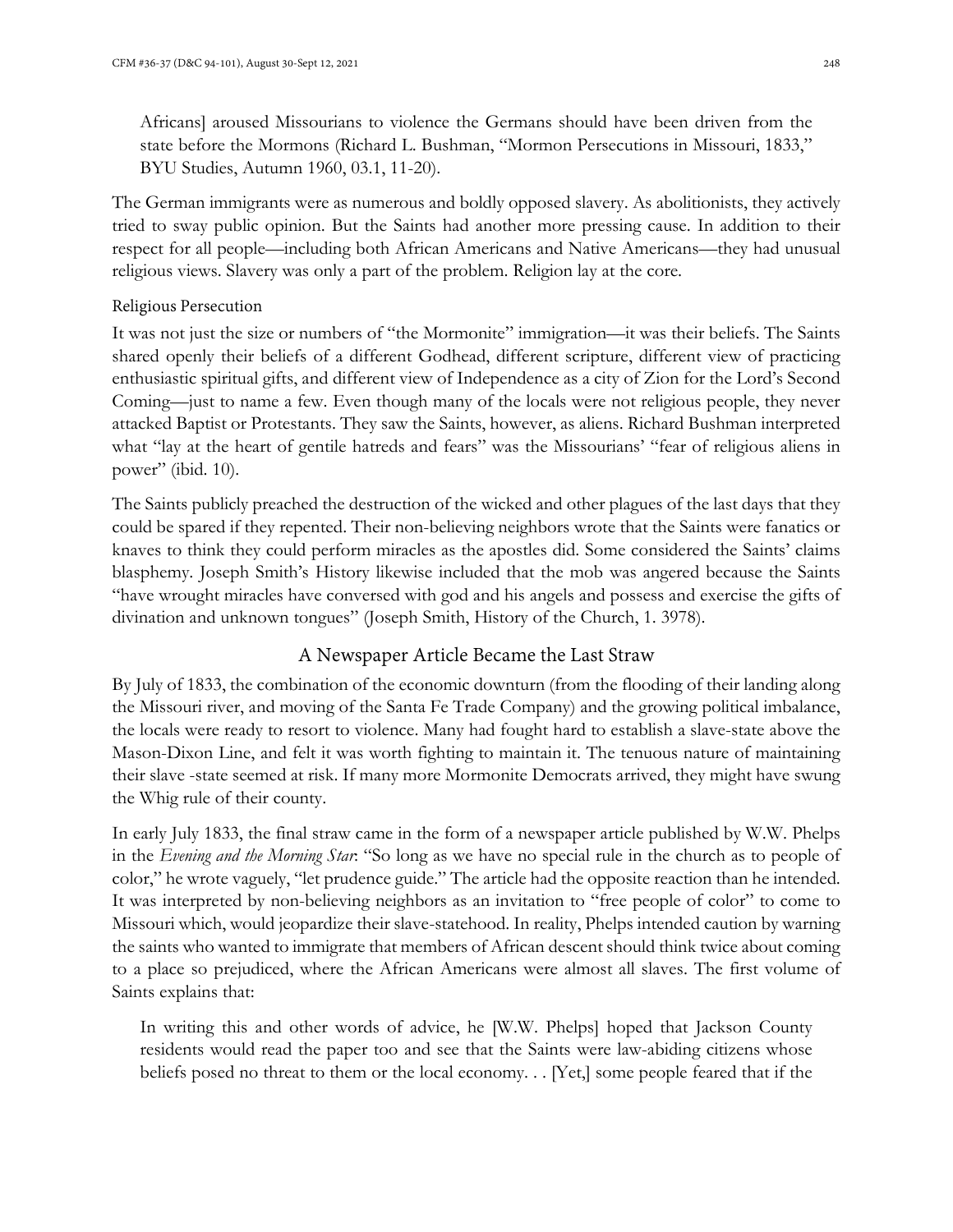Saints invited free blacks to Jackson County, their presence could cause slaves to yearn for freedom and rebel.

Since there were laws protecting the Saints' freedom of religion and speech . . . they could not put down this threat through legal means. But they would not be the first town to use violence to drive unwanted people from their midst. Acting together, they could expel the Saints from the county and get away with it (Saints, 174-175).

In a county that was like a tinderbox and in a situation that was complicated by numerous economic, legal, and social tensions, the newspaper article sparked a flame of fury. The leaders of Independence called a town meeting for July 20 to warn they Saints that they needed to leave or they would be driven out. 300 people signed their signatures to their manifesto. Ironically, July 20 was the second anniversary of the dedicated the Land of Zion in 1831.

In an attempt to calm the uproar, W.W. Phelps published an extra one-sheet flyer in the Star on July 16, 1833. The article exploded into more problems. Hoping to protect the Saints, he misrepresented the church and the Book of Mormon's teachings when he published: "We are opposed to having free people of color admitted into the state… and we say that none will be admitted into the church" (josephsmithpapers.org, "The Evening and Morning Star," Joseph Smith History, vol A-1, 326).

In response to the W.W. Phelps newspaper, the citizens of Jackson County wrote a very long letter, a portion of which follows:

The star printed in Independence, by the leaders of the sect. There is an article inviting free negroes and mulatoes [sic] from other States to become mormons [sic], and move and settle among us. This exhibits them in still more odious colours [sic]. It manafests [sic] a desire on the part of their society, to inflict on our society, an injury that they know would be to us entirely unsuportable[sic], and one of the surest means, of driving us from the country, for it would require none of the supernatural gifts that they pretend to, to see, that the introduction of such a cast[e] among us, would corrupt our blacks and instigate them to blood shed.

They openly blaspheme the most high God and cast contempt on his holy religion, by p[r]etending to receive revelations direct from heavn [sic] by pretending to speak in unknown tongues, by direct inspiration, and by divin[e] pretentions derogatory of God and religion, and to the utter subversion of human reason.

They declare openly that God has given them this Country of land and that sooner or later they must and will have <possession of> our lands, for an inheritance (https://www.josephsmithpapers.org/paper-summary/letter-from-john-whitmer-29-july-1833/3)

A portion of this manifesto was copied by John Whitmer in a letter to the Prophet Joseph dated 29 July 29, 1833.

# Jackson County Meeting July 20, 1833

At the July 20th meeting, the Jackson County leaders demanded:

1) No more Mormonites could settle in Jackson County.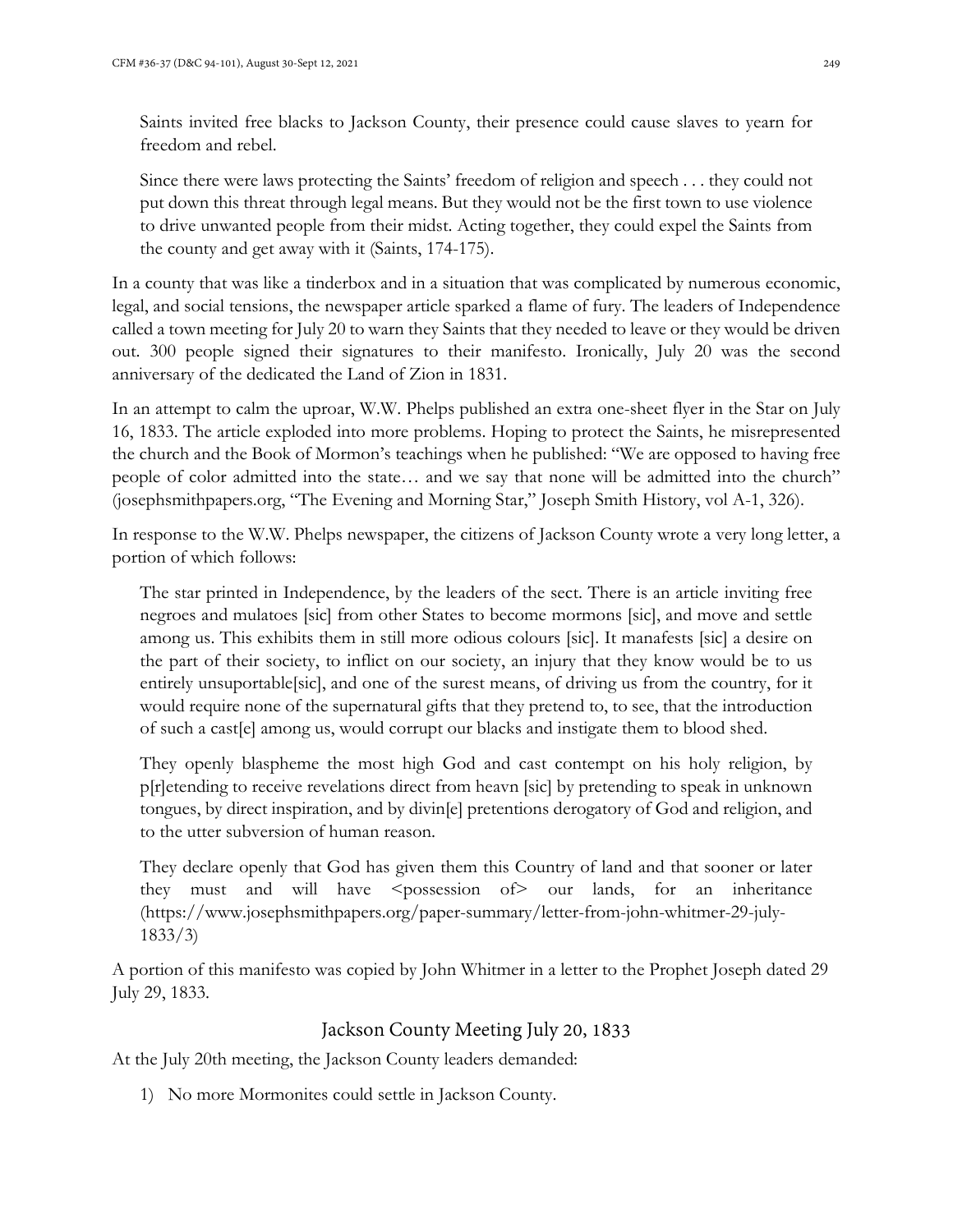- 2) Those already in the county must sell their property and leave as soon as possible.
- 3) Printing *The Evening and the Morning Star* must stop immediately.
- 4) The church storehouse and shops must close as soon as possible.

Bishop Edward Partridge asked for three months to communicate with the Prophet in Ohio. They refused. In the end, they gave the Bishop fifteen minutes to decide. His unwillingness to obey them led to him being tarred and feathered.

# Three Days of Mob Violence: July 20-23, 1833

As mob violence escalated over the next two days. Two years' worth of the Saints' labor, including homes, barns, fences, wells, crops, glass windows, were destroyed. With the Book of Commandments at the press, one of the most harmful acts against the Saints was the destruction of the printing press. The mob first threw it from the second floor and then into the Missouri River. Some of these stories are well known—including the heroic efforts to save a few pages of the nearly completed Book of Commandments by Caroline and Elizabeth Rollins, Vienna Jaques, and others (Saints, 178). During the next two days, settlements were attacked by mobs. By July 23, 1833, without waiting to hear from the Prophet, Bishop Partridge agreed to the mob's terms in order to stop the violence. When Joseph heard of the bishop's decision, the Prophet praised his action.

The violence was rekindled in late October and early November and continued until everyone was chased out. We have reports of:

- Unroofed twelve houses
- Burned farms or hay stacks
- Tarred, feathered, and whipped men
- Threatened women and children
- Destroyed houses with rocks, stones, and fire
- Stolen household goods and livestock

### Historical Analysis

At the time, a local Missourian explained that, in addition to the complicated political and economic situation, the Saints' theology and their desire to change the norm all added fodder to their expulsion. Mr. McCoy recorded in 1833 that "hundreds of times" the Saints declared "this county was theirs the almighty had given it to them and that they would surely have entire possession of it in a few years" (McCoy cited by Richard L. Bushman, "Mormon Persecutions in Missouri, 1833," *BYU Studies*, Autumn 1960, 03.1, 11-20). The old settlers were fed up and wrote a manifesto based on five points that would justify their removal of the Saints—by violence, if needed. Their first charge was aimed at religious differences. T. Edgar Lyon's analysis follows:

- 1) The Mormon people had a peculiar religion, which made them stand aloof from all other people in the county, as they did not participate in the contemporary community life. There was practically no social intercourse with them, hence there would be no leveling of their peculiarities through intermarriage or longer association together.
- 2) The Saints were accused of interfering with the settlers' black slaves, making them discontented by preaching a strange gospel to them.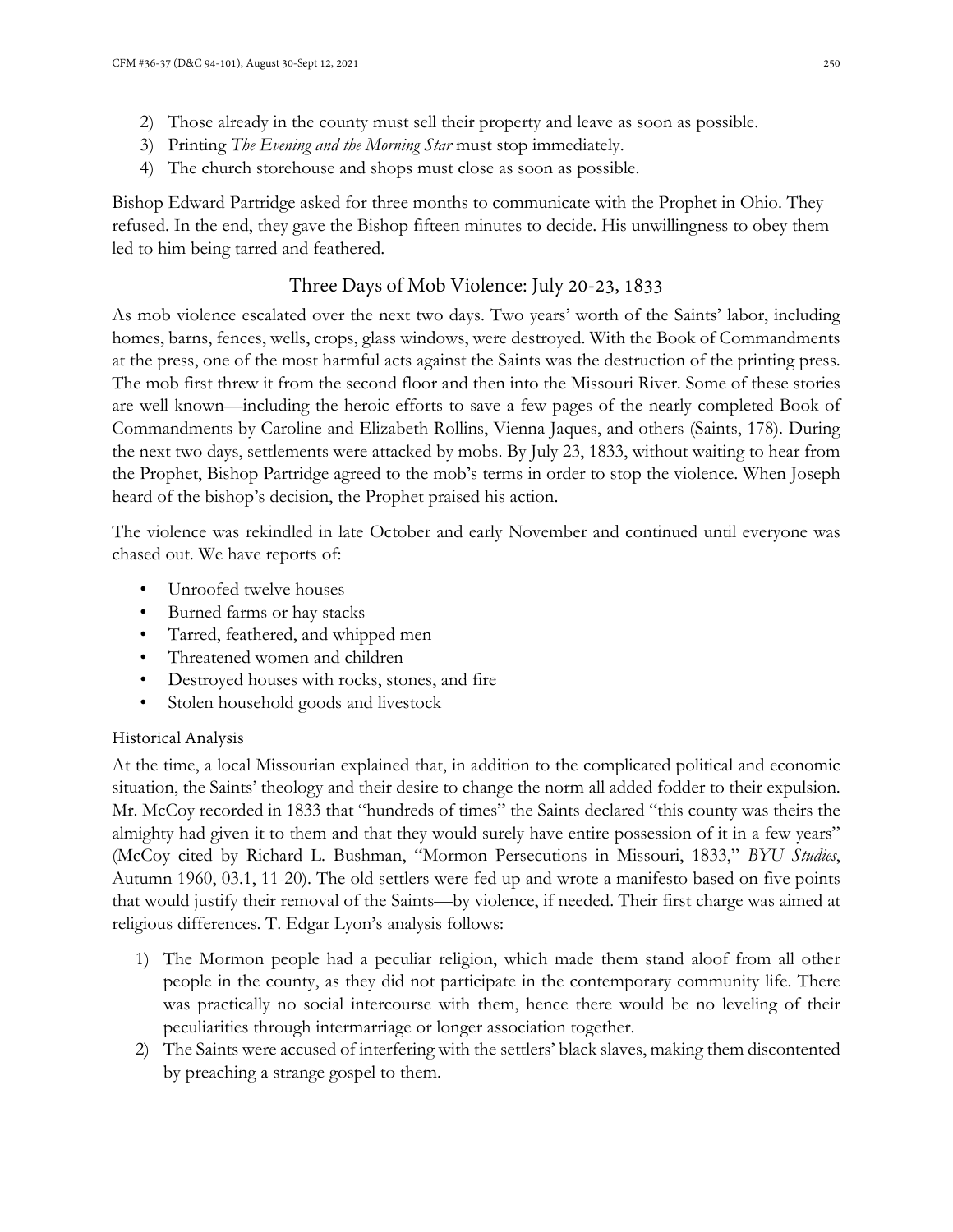- 3) The cultural mores of the Saints were not in harmony with those of the earlier inhabitants of the county, which were essentially Yankee in origin. The old settlers were mostly of southern backgrounds, with their roots in the slave culture.
- 4) The Mormons presented a political threat to the old settlers. Already 1,200 of the 3,500 inhabitants of the county were adherents of the new religion. More continued to arrive each month and it was openly boasted that thousands more were coming to settle in the county. By simple arithmetic, a few hundred additional Mormons could have wrested political control from those who had established the city and county.
- 5) Economically, the Mormons were a detriment to the city and county. They did not purchase goods from the local merchants, as they had no money, but traded among themselves at the Church storehouse. It was likely that this condition would continue to worsen as more Saints settled there. Some of the old settlers were selling their property to the Mormons and moving away. This meant fewer and fewer customers in the stores, and future financial ruin. Business conditions were deteriorating (Lyon, BYU Studies,13.2).

Religious persecution against the Saints began in the northern states. With the added issue of slavery (as W.W. Phelps tried to acknowledge in the Star: "slaves are real estate in this and other states"), a falling economy, and a different attitude about Native Americans, a social explosion ensured. Even in the godless town of Independence, the shocking religious differences were highly offensive to their neighbors (Richard Bushman, *BYU Studies*, 1960, 03.1, 11-20).

# August 1833—Specific Background for D&C 94, 97, 98

Once the violence calmed down by July 29, 1833, John Whitmer was able to write up a report to the Prophet in Kirtland, Ohio. In answer to their letter, the prophet responded with three revelations from the Lord. As historical background of the revelations, the Joseph Smith Papers Project reads:

Just before the outbreak of violent confrontations between members of the Church of Christ and other Jackson County residents in late July 1833, Missouri church leaders sent two letters to Kirtland, Ohio—one from the school of the prophets in Jackson County and one from Oliver Cowdery. The content of those letters, including what they asked of JS and Kirtland leaders, is largely unknown, but they prompted the presidency of the high priesthood to write this lengthy epistle, which contains the texts of three revelations along with other brief comments and instructions. JS dictated two of the revelations on 2 August and the third on 6 August 1833. The three revelations were copied into and constitute most of this original letter. (www.josephsmithpapers.org/paper-summary/letter-to-church-leaders-in-jackson-countymissouri-6-august-1833/1#historical-intro)

With slow mail travel, the mob activity worked faster than correspondence. By the time Joseph, Sidney Rigdon's and Fredrick G. Williams' letter arrived back in Jackson County, only the third revelation was still applicable. The saints were told not fight back.

If men will smite you, or your families, once, and ye bear it patiently and revile not against them, neither seek revenge, ye shall be rewarded . . . the second time . . . third time . . . they should not go out unto battle against any nation, kindred, tongue, or people, save I, the Lord, commanded them . . . And I, the Lord, would fight their battles (D&C 98:23-37).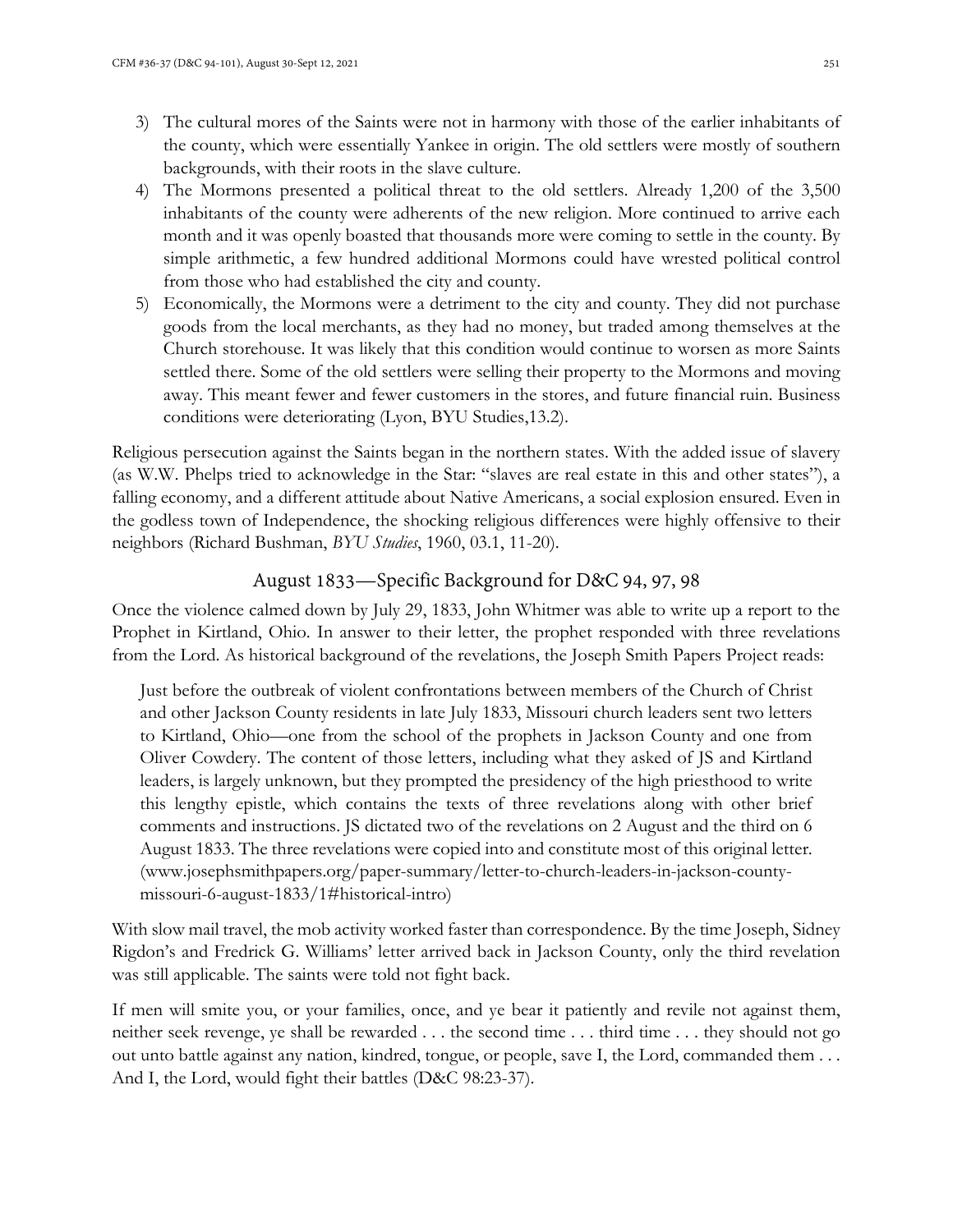During the Missouri trials, the Lord taught the Saints many truths. One of them was how to be peacemakers. His people are to promote peace, not violence.

# Background for D&C 101—December 1833

By November 6-7, 1833, most of the Saints had fled north across the Missouri River to seek refuge in Clay County; some found refuge to the east in Lafayette and Ray Counties. Stories of the crowded ferries, separated families, and a lack of food fill the history books. Lyon concludes, "By the close of the year not a Mormon was left in the county" (BYU Studies,13.8).

Joseph received the news of the November expulsion from Jackson County and responded on Dec 16-17, 1833. He felt inspired that the saints should take steps to regain their lands. The Lord also revealed five clear answers why the church members were driven from Independence:

I, the Lord, have suffered the affliction to come upon them, wherewith they have been afflicted, in consequence of their transgressions . . . Therefore, they must needs be chastened and tried, even as Abraham, who was commanded to offer up his only son. For all those who will not endure chastening, but deny me, cannot be sanctified. Behold, I say unto you, there were jarrings, and contentions and envyings and strifes and lustful and covetous desires among them; therefore by these things they polluted their inheritances. They were slow to hearken unto the voice of the Lord their God; therefore, the Lord their God is slow to hearken unto their prayers, to answer them in the day of their trouble" (D&C 101:2, 4-7; also 85:3, 5; 105:2, 5. Smith, History of the Church, 1:320, 376).

The Saints had to endure the consequences of their behavior (or at least some of their leaders' behaviors), as well as live the standard of a Zion people before would be allowed to have a Zion Society. This includes living the law of consecration, among others. It took Enoch's people 365 years to learn to live as a Zion Society, and probably less time for Melchizedek's city of peace (Gen 5:23; Alma 13:18-19).

# II. Why Didn't God Protect the Saints from the Missouri Violence

Throughout the Doctrine and Covenants, the Lord revealed to the Prophet that affliction and tribulation is part of this earth life's plan. In looking back on the various circumstances and shared problems that gave rise to the eventual removal of the Saints from Jackson Co., one must recognize that both sides stood partly to blame. Therefore:

Our behavior and our merciful God can lessen some of those trials, but at times we must learn from our mistakes and, in all cases, allowing our growth is always one of the Lord's main goals:

- D&C 24:1 the Lord lifts men out of afflictions
- D&C 24:8 "be patient in afflictions" (also D&C 31:9; 66:9)
- D&C 54:10 "be patient in tribulation until I come" (also 112:13)
- D&C 58:4 "After much tribulation come the blessing. Wherefore the day cometh that ye shall be crowned with much glory; the hour is not yet, but is nigh at hand" (also 103:12)
- D&C 93:42 affliction is caused by failure to teach children
- **D&C 97:26** the Lord will visit Zion "with sore affliction"
- D&C 98:3 afflictions to work for your good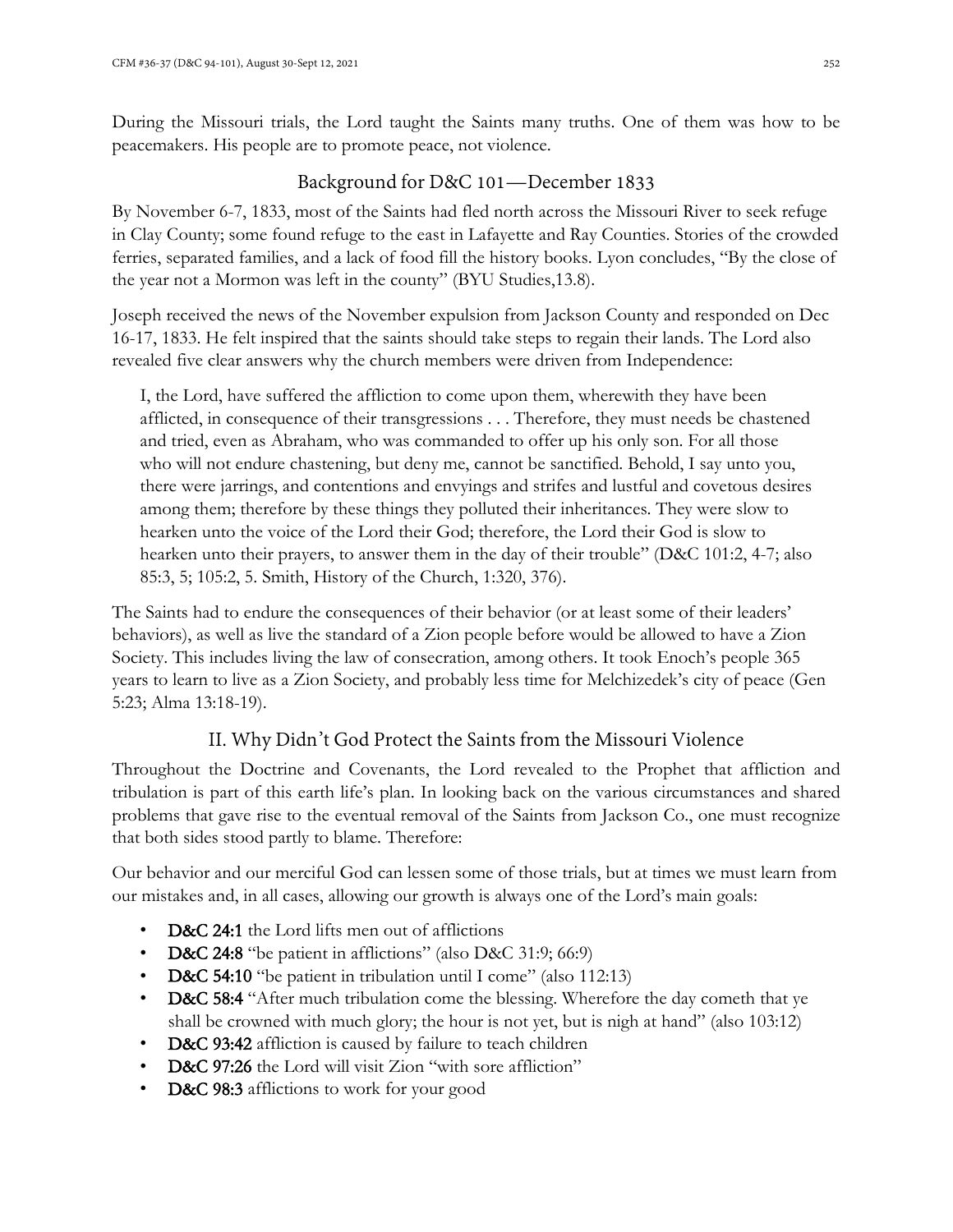- D&C 101:2 afflictions are a consequence of transgression
- D&C 121:7 "afflictions shall be but small moment"
- D&C 122:7 afflictions give experience
- D&C 133:53 the Lord was afflicted in all afflictions

There are other times when bad things happen because of our own disobedience or the imprudent or selfish choices of people involved. God has revealed several lessons on Chastening:

- D&C 1:27 "They were chastened, that they might repent"
- D&C 95:1 "Whom I love I also chasten that their sins may be forgiven"
- D&C 101: 2-5 All those who will not endure chastening cannot be sanctified
- D&C 105:6 "My people must needs be chastened until they learn obedience"
- D&C 136:31 "He that will not bear chastisement is not worthy of my kingdom"

While not all parts of the Missouri episode in Church History were negative, the question of God's allowance of these regrettable experiences in Missouri raises three other related issues:

- 1) Why do good people have to go through hard things?
- 2) Why do good people have to pay the consequences of other people's actions?
- 3) Why does God allow bad things to happen?

The answers are related, among other things, to (a) God's love for us, (b) the law of agency, and (c) our need to grow and learn through our choices.

The Lord's goals for our life are not always our goals. As the Master Gardener and Teacher, God values our growth to become more like Him. He would rather we learn through challenges than swoop in as a superhero figure to save us without learning from the experience. God prioritizes His children's growth and spiritual strength more than a life of ease.

It takes an eternal perspective to appreciate how the Lord uses trials to help. Life is designed for us to learn humility and become more Like Him. God teaches us that weaknesses can become strengths. This require us to bend our knees and hearts toward His mind and will. Developing greater faith, obedience, humility, and patience in the refiner's fires builds spiritual strength. Discipleship deepens with challenges.

One of the problems with challenges is the temptation to feel victimized by another or by God. Victimization is also a problem when we feel we do not deserve to be challenged this way. The Lord wants us to take responsibility for our actions, thoughts, and behaviors. When someone is mad at God, it is often because he or she is playing the role of a victim rather than moving forward with healing. If we can humbly acknowledge our mistakes and take responsibility for our sins by repenting, or accepting our trials as a tool of God to refine us—we shall see challenges in a healthier view. Hardships can become a time of growth and blessing.

In the scriptures, the Lord gives tools on how to grow closer to him throughout earthly trials:

- Proverbs 3:5 "Trust in the LORD with all thine heart; and lean not unto thine own understanding."
- Moses 1:39 "This is my work and my glory—to bring to pass the immortality and eternal life of man.